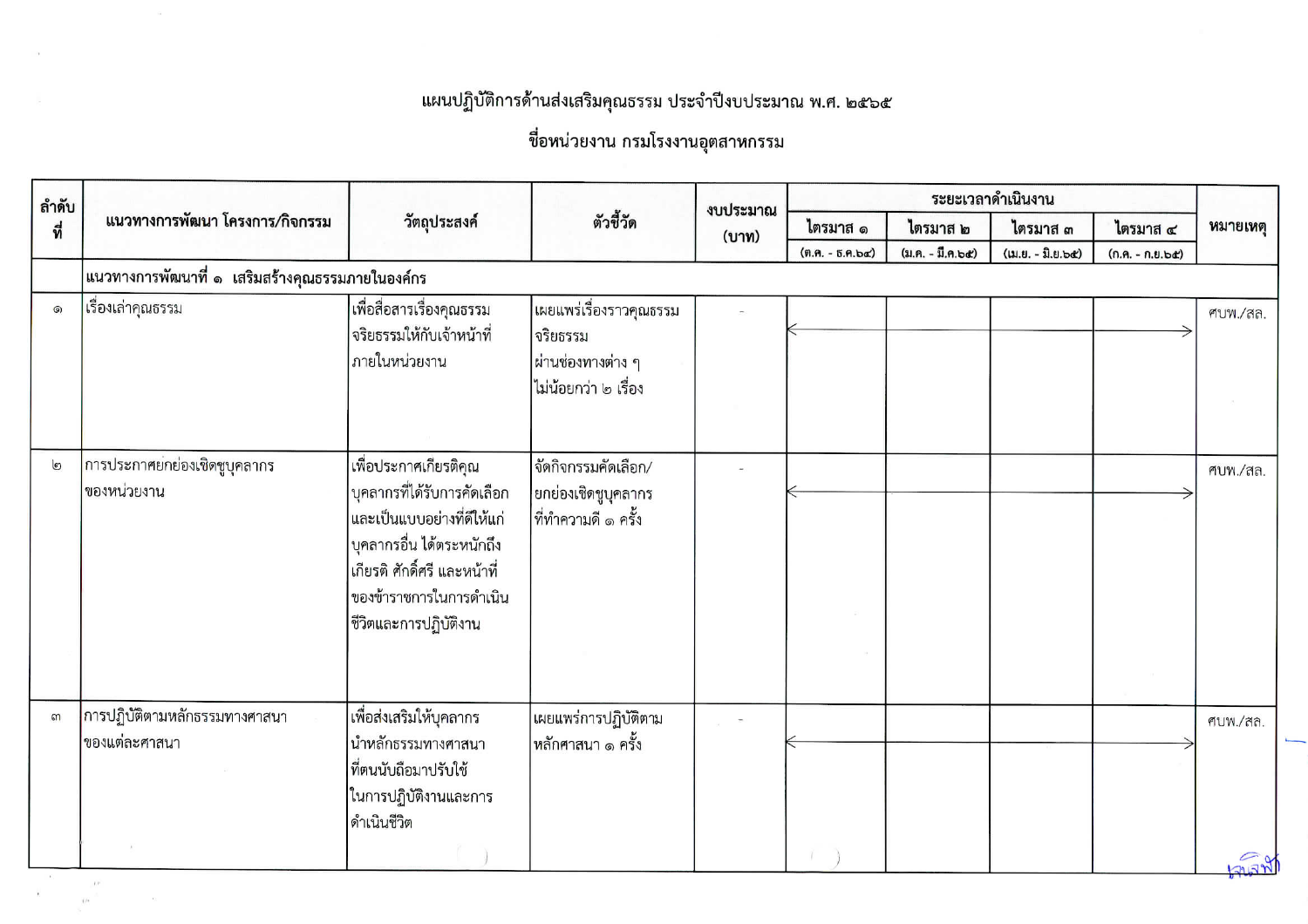|              |                                                                                                             | ೮                                                                     |                                                              |                                                                                                                      | প্                                                                                |                                           | $\mathsf{P} \mathsf{C}$                                | SL                                    | กะเย              |
|--------------|-------------------------------------------------------------------------------------------------------------|-----------------------------------------------------------------------|--------------------------------------------------------------|----------------------------------------------------------------------------------------------------------------------|-----------------------------------------------------------------------------------|-------------------------------------------|--------------------------------------------------------|---------------------------------------|-------------------|
|              |                                                                                                             | ประกาศเจตนารมณ์ขับเคลื่อนการเป็น<br>นายเน็ตของนายองหน่วยงาน           | แนวทางการพัฒนาติ ๒                                           | หรือพระบรมราโชวาท                                                                                                    | เกี่ยวกับหลักปรัชญาของเศรษฐกิจพอเพียง<br>เผยแพร่องค์ความรู้ หรือสื่อประชาสัมพันธ์ |                                           | เลนไมีพนะประเท<br>เพโนะรอนผิวดีวัฒนธรรมไทย             | แนวทางการพัฒนา โครงการ/กิจกรรม        |                   |
|              | นะรอนจุกนารพิฆนาคุณธรรม<br>จริยธรรม ภายในหน่วยงาน<br>การเป็นองค์กรคุณธรรม โดย<br>เละขับเคลื่อนหน่วยงานไปสู่ | เทียนรานของเจตนารมณ์<br>คำเนินการส่งเสริม พัฒนา<br>เละความตั้งใจในการ | สร้างความเข้มแข็งในระบบการบริหารจัดการด้านการส่งเสริมคุณธรรม | คริดำเนินซีวิต<br>นำไปปรับใช้ในการปฏิบัติ<br>นายการ และเป็นแนวทางใน<br>หรือพระบรมราโชวาท เพื่อ<br>ของเศรษฐกิจพอเพียง | ในหลักปรัชญา<br>เสริมสร้างความรู้ความเข้าใจ                                       | ให้เกิดประโยชน์<br>กูมิปัญญาท้องถิ่นมาใช้ | ประเพณีทิติงาม และ/หรือนำ<br>เพื่อสังเสริมขนบธรรมเนียม | วัตถุประสงค์                          |                   |
|              | ไม่น้อยกว่าร้อยละ ๘๐<br>รยกอีนิษณ์อีกษร                                                                     | ผู้บริหารและบุคลากรของ<br>หน่วยงาน ประกาศ<br>ทญหมนเร็นนะกนตอง         |                                                              | ใม่น้อยกว่า ๒ เรื่อง<br>รัพมนิตมรากปรัสไ                                                                             | สื่อประชาสัมพันธ์ที่<br>เผยแพร่องค์ความรู้ หรือ                                   |                                           | مرج لها<br>مع<br>จัดกิจกรรมไม่น้อยกว่า                 |                                       | ด้าขึ้ด           |
|              |                                                                                                             |                                                                       |                                                              |                                                                                                                      |                                                                                   |                                           |                                                        | $(M\cup R)$                           | างประมาณ          |
|              |                                                                                                             |                                                                       |                                                              |                                                                                                                      |                                                                                   |                                           |                                                        | (9).A. - 5.A.bc)<br>ด ธาเรตโ          |                   |
|              |                                                                                                             |                                                                       |                                                              |                                                                                                                      |                                                                                   |                                           |                                                        | $(3.9. - 1.9.9.5)$<br>ต ยเหมด         |                   |
|              |                                                                                                             |                                                                       |                                                              |                                                                                                                      |                                                                                   |                                           |                                                        | $(1, 1, 0, -1, 0, 0, -1)$<br>ไตรมาล ต | นายมาลาด้าเนินงาน |
|              |                                                                                                             |                                                                       |                                                              |                                                                                                                      |                                                                                   |                                           |                                                        | (n.m. - n.u.bd)<br>อ ยเหยดา           |                   |
| <b>ASTER</b> |                                                                                                             | ศบพ <i>./</i> สถ.                                                     |                                                              |                                                                                                                      | ศบพ./สล.                                                                          |                                           | ศบพ./สล.                                               | <b>ANJBLISH</b>                       |                   |

 $\overline{\mathbb{G}}$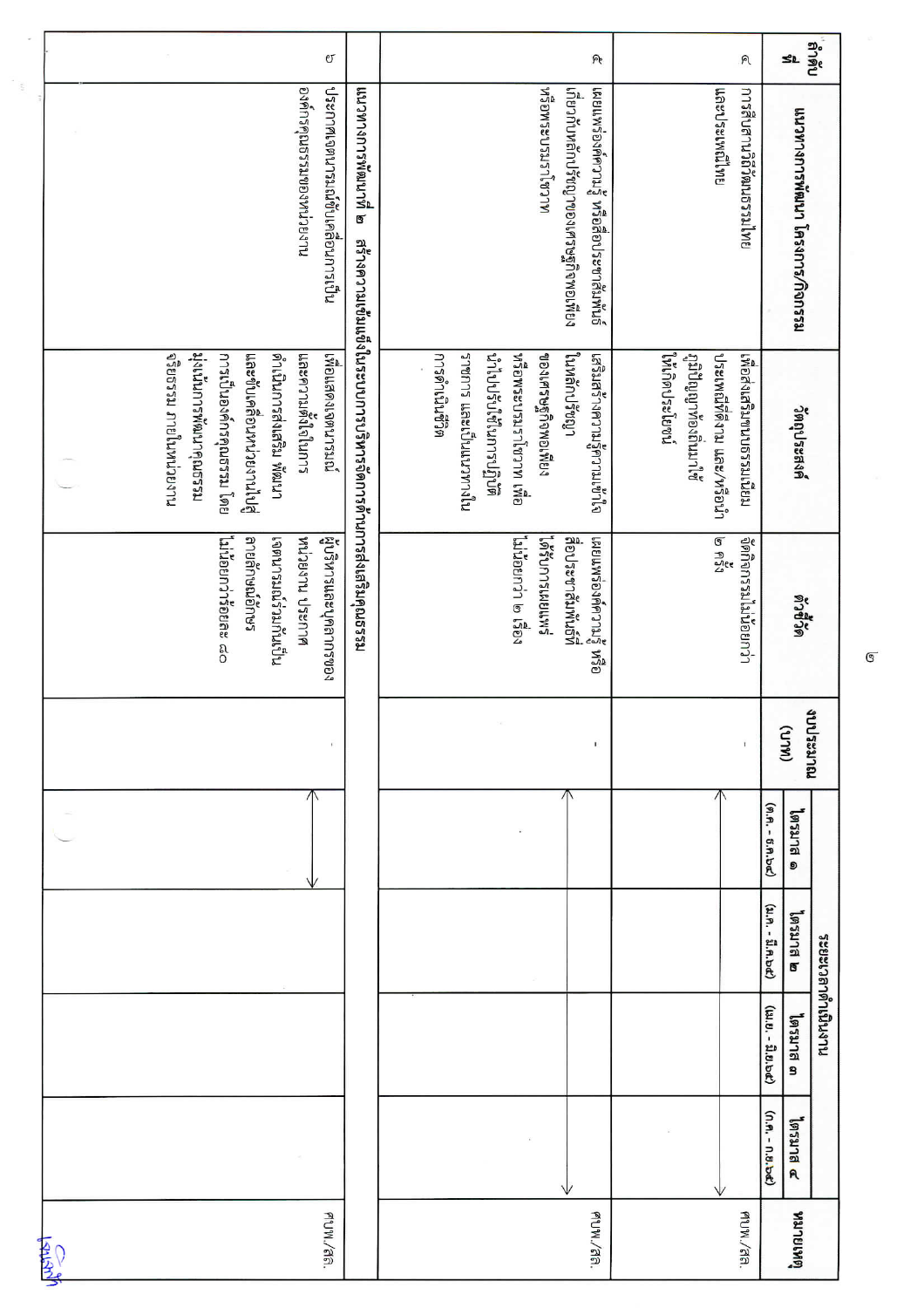|               |                                          |                  |                            |                   |                                  |                          | $\mathcal{D}$              |                                       |                         |                       |                         | ລ                                 |                       |                                            |                                | $\ensuremath{\mathbb{S}}$         |                   | SL                             | กัดกล้            |
|---------------|------------------------------------------|------------------|----------------------------|-------------------|----------------------------------|--------------------------|----------------------------|---------------------------------------|-------------------------|-----------------------|-------------------------|-----------------------------------|-----------------------|--------------------------------------------|--------------------------------|-----------------------------------|-------------------|--------------------------------|-------------------|
|               |                                          |                  |                            |                   | ต้านส่งเสริมคุณธรรมระดับหน่วยงาน | รบบดูบิโนนทแนนนาบิโซ้ากร | การกำกับติดตามและประเมินผล |                                       |                         |                       | <b>Assama</b>           | การจัดทำแผนปฏิบัติการด้านส่งเสริม | าราธาสา               | ที่สอดคล้องกับคุณธรรม พอเพียง วินัย สุจริต | อยากแก้" และ "ความดีที่อยากทำ" | ทารกำหนดคุณธรรมเป้าหมาย "ปัญหาที่ |                   | แนวทางการพัฒนา โครงการ/กิจกรรม |                   |
|               |                                          | อย่างต่อเนื่อง   | ให้เกิดการปรีปปรุงและพัฒนา | คงปรรมของหน่วยงาน | ดำเนินงานด้านการส่งเสริม         | จัดการและศักยภาพการ      | เพื่อพิฒนาระบบการบริหาร    | ทานเมืองทิด<br>ตามหลักการบริหารกิจการ | และธรรมาภิบาล ให้เป็นไป | พัฒนาคุณธรรม จริยธรรม | นะริมเคลื่อนการส่งเสริม | นใยกลายของแนวทางใน                | หนาคุณธรรมของหน่วยงาน | งารดำเนินการส่งเสริมและ                    | กำหนด มาเป็นแนวทางใน           | เพื่อนำคุณธรรมเป้าหมายที่         |                   | ้าตญประสงค์                    |                   |
|               | พ.ศ. ๒๕๖๕ รอบ ๙ เดือน<br>ประจำปึงบประมาณ | เนษายนคานตามแผน" | ้อ. รายงานสรุปผลการ        | W.A. bébe         | ประจำปึงบประมาณ                  | เป็นในงานตามแผน"         | ๑. รายงานสรุปผลการ         | นหา ๒ นะเจ                            | W.A. bebe               | ประจำปึงบประมาณ       | เรราแล้งเสริมคุณธรรม    | หน่วยงานมีแผนปฏิบัติการ           | กว่า ๓ เรื่อง         | คุณมีรรมเป้าหมาย ไม่น้อย                   | ของหน่วยงานร่วมกำหนด           | ผู้บริหารและบุคลากร               |                   | ติกษิณ์                        |                   |
|               |                                          |                  |                            |                   |                                  |                          |                            |                                       |                         |                       |                         |                                   |                       |                                            |                                |                                   |                   | (MLD)                          | งการะมาณ          |
|               |                                          |                  |                            |                   |                                  |                          |                            |                                       |                         |                       |                         |                                   |                       |                                            |                                |                                   | (A.A. - 5.A.bc)   | อกเลข<br>ø                     |                   |
|               |                                          |                  |                            |                   |                                  |                          |                            |                                       |                         |                       |                         |                                   |                       |                                            |                                |                                   | (21.A. - J.A.bd)  |                                |                   |
|               |                                          |                  |                            |                   |                                  |                          |                            |                                       |                         |                       |                         |                                   |                       |                                            |                                |                                   | (เม.ย. - มิ.ย.๖๕) | ไตรมาล ๓                       | นาะเวลาด้าเนินงาน |
|               |                                          |                  |                            |                   |                                  |                          |                            |                                       |                         |                       |                         |                                   |                       |                                            |                                |                                   | (n.fl. - n.ll.bd) | อยเนยตุ                        |                   |
| <b>ANSIER</b> |                                          |                  |                            |                   |                                  |                          | ฅบพ <i>./</i> สถ.          |                                       |                         |                       |                         | ศบพ./สล.                          |                       |                                            |                                | ศบพ./สถ.                          |                   | <b>GRIBLICK</b>                |                   |

ŝ

 $\mathsf B$